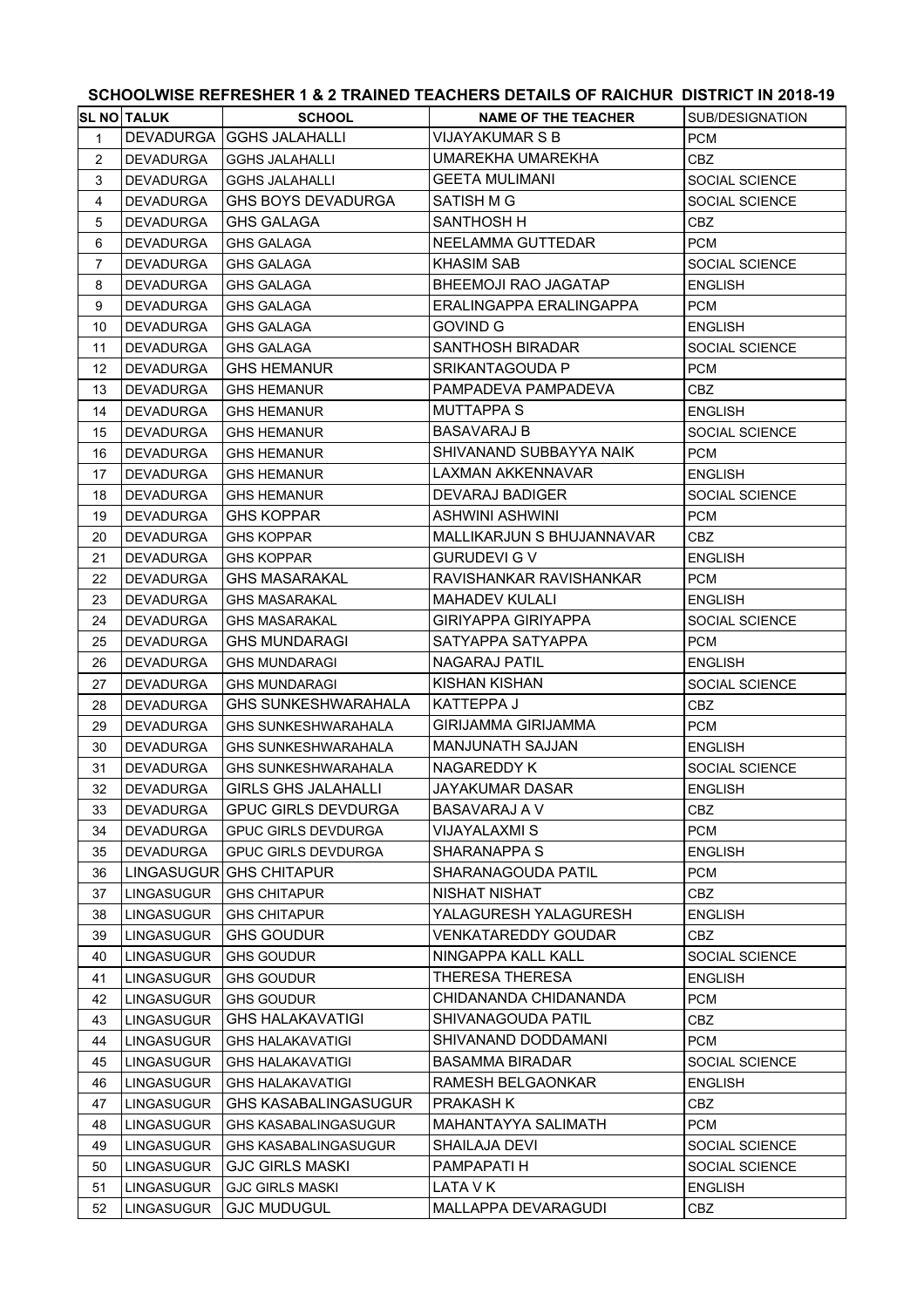| CHENNAMMA CHENNAMMA<br>54<br><b>GPUC MASKI</b><br>CBZ<br>LINGASUGUR<br>PAVAMAN G DESAI<br><b>PCM</b><br><b>GPUC MASKI</b><br>55<br>LINGASUGUR<br><b>MANGALA S</b><br>56<br>LINGASUGUR<br><b>GPUC MASKI</b><br>CBZ.<br>MANJUNATH MANJUNATH<br>SOCIAL SCIENCE<br>57<br>LINGASUGUR<br><b>GPUC MUDUGUL</b><br>HANAMANTAPPA BALDARI<br><b>LINGASUGUR</b><br><b>ENGLISH</b><br>58<br><b>GPUC MUDUGUL</b><br><b>MANVI</b><br><b>GGHS KAVITALA</b><br>SIDRAMESH S<br><b>PCM</b><br>59<br>SAMEENA BANU<br><b>MANVI</b><br>60<br>GGHS KAVITALA<br>CBZ<br><b>CHANDRASHEKHAR R</b><br><b>GGHS KAVITALA</b><br>SOCIAL SCIENCE<br>61<br><b>MANVI</b><br>ASHOKKUMAR M<br><b>MANVI</b><br><b>GGHS KAVITALA</b><br><b>PCM</b><br>62<br><b>MANOJ KUMAR</b><br><b>PCM</b><br>63<br><b>MANVI</b><br>GGHS KAVITALA<br>SHIVAJI M<br><b>MANVI</b><br><b>GGHS KAVITALA</b><br><b>CBZ</b><br>64<br><b>GOPAL R HANCHATE</b><br>65<br><b>MANVI</b><br>GGHS KAVITALA<br>CBZ<br>SHIVABASAVA H<br><b>MANVI</b><br><b>GGHS KAVITALA</b><br>SOCIAL SCIENCE<br>66<br><b>ALICE MARGARET</b><br><b>MANVI</b><br><b>GGHS KAVITALA</b><br>67<br><b>ENGLISH</b><br><b>KRISHNA PATIL</b><br><b>GHS ATTANUR</b><br><b>MANVI</b><br>68<br><b>ENGLISH</b><br><b>VEERABHADRAPPA BADIGER</b><br><b>GHS BALLATAGI</b><br>69<br><b>MANVI</b><br><b>PCM</b><br><b>GUDI MALLIKARJUN</b><br><b>MANVI</b><br><b>GHS BALLATAGI</b><br>70<br>CBZ<br>SIDDANAGOUDA MALIPATIL<br><b>GHS BALLATAGI</b><br><b>ENGLISH</b><br>71<br><b>MANVI</b><br><b>MANVI</b><br><b>GHS BALLATAGI</b><br><b>JYOTI CHAVAN</b><br>72<br>SOCIAL SCIENCE<br><b>GHS BYAGWAT</b><br>NAGENDRA B M<br>73<br><b>MANVI</b><br><b>ENGLISH</b><br><b>JAFERSHERIF SAB</b><br>74<br><b>MANVI</b><br><b>GHS BYAGWAT</b><br>SOCIAL SCIENCE<br>MARISWAMY MARISWAMY<br><b>GHS GIRLS SIRWAR</b><br>SOCIAL SCIENCE<br>75<br><b>MANVI</b><br>SHANTAPPA PAWAR<br><b>MANVI</b><br>76<br>GHS GIRLS SIRWAR<br><b>ENGLISH</b><br>77<br><b>GHS HALAPUR</b><br>NAGARAJ J<br><b>PCM</b><br><b>MANVI</b><br>SHASHIKALA S P<br><b>MANVI</b><br>SOCIAL SCIENCE<br>78<br>GHS HALAPUR<br><b>GHS KALLUR</b><br>SHIVAKUMAR G<br><b>PCM</b><br>79<br>MANVI<br>RAGHAVENDRA KULKARNI<br>80<br>MANVI<br>GHS KALLUR<br>CBZ.<br>VJAYALAXMI U<br><b>MANVI</b><br>SOCIAL SCIENCE<br>81<br>GHS KALLUR<br>AMARAPPA AMARAPPA<br>82<br><b>MANVI</b><br><b>GHS KURKUNDA</b><br><b>KANNADA</b><br>CHANDRAGOUDA PATIL<br><b>MANVI</b><br>83<br>GHS KURKUNDA<br><b>ENGLISH</b><br><b>GHS MADAGIRI</b><br><b>BHEEMANAGOUDA G</b><br><b>MANVI</b><br><b>PCM</b><br>84<br>PRABHULING HIDAKAL<br>85<br><b>MANVI</b><br><b>GHS MADAGIRI</b><br><b>ENGLISH</b><br>NAGAYUNITA NAGAYUNITA<br><b>MANVI</b><br>SOCIAL SCIENCE<br><b>GHS MADAGIRI</b><br>86<br><b>GHS NEERA MANVI</b><br>DEVARAJA S K<br>87<br><b>MANVI</b><br><b>PCM</b><br><b>VENKATESH V G</b><br><b>MANVI</b><br><b>GHS NEERA MANVI</b><br>CBZ<br>88<br>DAVID DAVID<br><b>MANVI</b><br><b>GHS NEERA MANVI</b><br>SOCIAL SCIENCE<br>89<br><b>MAHESH KUMAR</b><br><b>GHS RAJALABANDA</b><br><b>MANVI</b><br><b>PCM</b><br>90<br><b>VENKOB V</b><br><b>MANVI</b><br><b>GHS RAJALABANDA</b><br>SOCIAL SCIENCE<br>91<br><b>GHS URDU MANVI</b><br><b>MANVI</b><br>AHMEDI BEGUM<br><b>PCM</b><br>92<br>SADIQA JABEEN<br>CBZ<br>93<br><b>MANVI</b><br>GHS URDU MANVI<br>MANJUNATH TEGGINAKERI<br><b>MANVI</b><br><b>GHS UTAKNUR</b><br><b>ENGLISH</b><br>94<br><b>MANGALA MANGALA</b><br><b>MANVI</b><br><b>GHS UTAKNUR</b><br><b>PCM</b><br>95<br>MANJUNATH SAJJAN<br><b>MANVI</b><br><b>GJC SIRWAR</b><br><b>PCM</b><br>96<br><b>MANVI</b><br><b>GJC SIRWAR</b><br><b>KESHAPPA KAMMAR</b><br><b>CBZ</b><br>97<br><b>GOHS RAJALABANDA</b><br>MOHAMMAD FAHIMUDDIN<br><b>MANVI</b><br><b>CBZ</b><br>98<br>YUNIS BABU<br>99<br><b>MANVI</b><br><b>GPUC BOYS MANVI</b><br>Social Science<br>YASHODA B<br>100<br><b>MANVI</b><br><b>GPUC BOYS MANVI</b><br>CBZ<br>101<br><b>MANVI</b><br><b>GPUC BOYS MANVI</b><br>SWETHA KULKARNI<br><b>PCM</b><br><b>GPUC GIRLS MANVI</b><br><b>REKHADEVIK</b><br>102<br><b>MANVI</b><br>CBZ<br><b>BANDEMMAG</b><br>103<br><b>MANVI</b><br><b>GPUC GIRLS MANVI</b><br>Social Science<br>RAJANI SHAMRAO<br>104<br><b>MANVI</b><br><b>GPUC GIRLS MANVI</b><br>English<br><b>MANJULA B N</b><br>105<br>MASKI<br><b>GHS AMINGAD</b><br><b>PCM</b><br>RAJASHREE RAJASHREE<br>106<br><b>MASKI</b><br><b>GHS AMINGAD</b><br>CBZ | 53 | LINGASUGUR | <b>GPUC GIRLS MASKI</b> | <b>JYOTHI JYOTHI</b> | <b>PCM</b> |
|------------------------------------------------------------------------------------------------------------------------------------------------------------------------------------------------------------------------------------------------------------------------------------------------------------------------------------------------------------------------------------------------------------------------------------------------------------------------------------------------------------------------------------------------------------------------------------------------------------------------------------------------------------------------------------------------------------------------------------------------------------------------------------------------------------------------------------------------------------------------------------------------------------------------------------------------------------------------------------------------------------------------------------------------------------------------------------------------------------------------------------------------------------------------------------------------------------------------------------------------------------------------------------------------------------------------------------------------------------------------------------------------------------------------------------------------------------------------------------------------------------------------------------------------------------------------------------------------------------------------------------------------------------------------------------------------------------------------------------------------------------------------------------------------------------------------------------------------------------------------------------------------------------------------------------------------------------------------------------------------------------------------------------------------------------------------------------------------------------------------------------------------------------------------------------------------------------------------------------------------------------------------------------------------------------------------------------------------------------------------------------------------------------------------------------------------------------------------------------------------------------------------------------------------------------------------------------------------------------------------------------------------------------------------------------------------------------------------------------------------------------------------------------------------------------------------------------------------------------------------------------------------------------------------------------------------------------------------------------------------------------------------------------------------------------------------------------------------------------------------------------------------------------------------------------------------------------------------------------------------------------------------------------------------------------------------------------------------------------------------------------------------------------------------------------------------------------------------------------------------------------------------------------------------------------------------------------------------------------------------------------------------------------------------------------------------------------------------------------------------------------------------------------------------------------------------------------------------------------------------------------------------------------------------------------------------------------------------------------------------------------------------------------------------------------------------------------------------------------------------------------------------------------------------------------------------------------------------------------------------------------------------------------------------------------------------------------------------------------------------------|----|------------|-------------------------|----------------------|------------|
|                                                                                                                                                                                                                                                                                                                                                                                                                                                                                                                                                                                                                                                                                                                                                                                                                                                                                                                                                                                                                                                                                                                                                                                                                                                                                                                                                                                                                                                                                                                                                                                                                                                                                                                                                                                                                                                                                                                                                                                                                                                                                                                                                                                                                                                                                                                                                                                                                                                                                                                                                                                                                                                                                                                                                                                                                                                                                                                                                                                                                                                                                                                                                                                                                                                                                                                                                                                                                                                                                                                                                                                                                                                                                                                                                                                                                                                                                                                                                                                                                                                                                                                                                                                                                                                                                                                                                                              |    |            |                         |                      |            |
|                                                                                                                                                                                                                                                                                                                                                                                                                                                                                                                                                                                                                                                                                                                                                                                                                                                                                                                                                                                                                                                                                                                                                                                                                                                                                                                                                                                                                                                                                                                                                                                                                                                                                                                                                                                                                                                                                                                                                                                                                                                                                                                                                                                                                                                                                                                                                                                                                                                                                                                                                                                                                                                                                                                                                                                                                                                                                                                                                                                                                                                                                                                                                                                                                                                                                                                                                                                                                                                                                                                                                                                                                                                                                                                                                                                                                                                                                                                                                                                                                                                                                                                                                                                                                                                                                                                                                                              |    |            |                         |                      |            |
|                                                                                                                                                                                                                                                                                                                                                                                                                                                                                                                                                                                                                                                                                                                                                                                                                                                                                                                                                                                                                                                                                                                                                                                                                                                                                                                                                                                                                                                                                                                                                                                                                                                                                                                                                                                                                                                                                                                                                                                                                                                                                                                                                                                                                                                                                                                                                                                                                                                                                                                                                                                                                                                                                                                                                                                                                                                                                                                                                                                                                                                                                                                                                                                                                                                                                                                                                                                                                                                                                                                                                                                                                                                                                                                                                                                                                                                                                                                                                                                                                                                                                                                                                                                                                                                                                                                                                                              |    |            |                         |                      |            |
|                                                                                                                                                                                                                                                                                                                                                                                                                                                                                                                                                                                                                                                                                                                                                                                                                                                                                                                                                                                                                                                                                                                                                                                                                                                                                                                                                                                                                                                                                                                                                                                                                                                                                                                                                                                                                                                                                                                                                                                                                                                                                                                                                                                                                                                                                                                                                                                                                                                                                                                                                                                                                                                                                                                                                                                                                                                                                                                                                                                                                                                                                                                                                                                                                                                                                                                                                                                                                                                                                                                                                                                                                                                                                                                                                                                                                                                                                                                                                                                                                                                                                                                                                                                                                                                                                                                                                                              |    |            |                         |                      |            |
|                                                                                                                                                                                                                                                                                                                                                                                                                                                                                                                                                                                                                                                                                                                                                                                                                                                                                                                                                                                                                                                                                                                                                                                                                                                                                                                                                                                                                                                                                                                                                                                                                                                                                                                                                                                                                                                                                                                                                                                                                                                                                                                                                                                                                                                                                                                                                                                                                                                                                                                                                                                                                                                                                                                                                                                                                                                                                                                                                                                                                                                                                                                                                                                                                                                                                                                                                                                                                                                                                                                                                                                                                                                                                                                                                                                                                                                                                                                                                                                                                                                                                                                                                                                                                                                                                                                                                                              |    |            |                         |                      |            |
|                                                                                                                                                                                                                                                                                                                                                                                                                                                                                                                                                                                                                                                                                                                                                                                                                                                                                                                                                                                                                                                                                                                                                                                                                                                                                                                                                                                                                                                                                                                                                                                                                                                                                                                                                                                                                                                                                                                                                                                                                                                                                                                                                                                                                                                                                                                                                                                                                                                                                                                                                                                                                                                                                                                                                                                                                                                                                                                                                                                                                                                                                                                                                                                                                                                                                                                                                                                                                                                                                                                                                                                                                                                                                                                                                                                                                                                                                                                                                                                                                                                                                                                                                                                                                                                                                                                                                                              |    |            |                         |                      |            |
|                                                                                                                                                                                                                                                                                                                                                                                                                                                                                                                                                                                                                                                                                                                                                                                                                                                                                                                                                                                                                                                                                                                                                                                                                                                                                                                                                                                                                                                                                                                                                                                                                                                                                                                                                                                                                                                                                                                                                                                                                                                                                                                                                                                                                                                                                                                                                                                                                                                                                                                                                                                                                                                                                                                                                                                                                                                                                                                                                                                                                                                                                                                                                                                                                                                                                                                                                                                                                                                                                                                                                                                                                                                                                                                                                                                                                                                                                                                                                                                                                                                                                                                                                                                                                                                                                                                                                                              |    |            |                         |                      |            |
|                                                                                                                                                                                                                                                                                                                                                                                                                                                                                                                                                                                                                                                                                                                                                                                                                                                                                                                                                                                                                                                                                                                                                                                                                                                                                                                                                                                                                                                                                                                                                                                                                                                                                                                                                                                                                                                                                                                                                                                                                                                                                                                                                                                                                                                                                                                                                                                                                                                                                                                                                                                                                                                                                                                                                                                                                                                                                                                                                                                                                                                                                                                                                                                                                                                                                                                                                                                                                                                                                                                                                                                                                                                                                                                                                                                                                                                                                                                                                                                                                                                                                                                                                                                                                                                                                                                                                                              |    |            |                         |                      |            |
|                                                                                                                                                                                                                                                                                                                                                                                                                                                                                                                                                                                                                                                                                                                                                                                                                                                                                                                                                                                                                                                                                                                                                                                                                                                                                                                                                                                                                                                                                                                                                                                                                                                                                                                                                                                                                                                                                                                                                                                                                                                                                                                                                                                                                                                                                                                                                                                                                                                                                                                                                                                                                                                                                                                                                                                                                                                                                                                                                                                                                                                                                                                                                                                                                                                                                                                                                                                                                                                                                                                                                                                                                                                                                                                                                                                                                                                                                                                                                                                                                                                                                                                                                                                                                                                                                                                                                                              |    |            |                         |                      |            |
|                                                                                                                                                                                                                                                                                                                                                                                                                                                                                                                                                                                                                                                                                                                                                                                                                                                                                                                                                                                                                                                                                                                                                                                                                                                                                                                                                                                                                                                                                                                                                                                                                                                                                                                                                                                                                                                                                                                                                                                                                                                                                                                                                                                                                                                                                                                                                                                                                                                                                                                                                                                                                                                                                                                                                                                                                                                                                                                                                                                                                                                                                                                                                                                                                                                                                                                                                                                                                                                                                                                                                                                                                                                                                                                                                                                                                                                                                                                                                                                                                                                                                                                                                                                                                                                                                                                                                                              |    |            |                         |                      |            |
|                                                                                                                                                                                                                                                                                                                                                                                                                                                                                                                                                                                                                                                                                                                                                                                                                                                                                                                                                                                                                                                                                                                                                                                                                                                                                                                                                                                                                                                                                                                                                                                                                                                                                                                                                                                                                                                                                                                                                                                                                                                                                                                                                                                                                                                                                                                                                                                                                                                                                                                                                                                                                                                                                                                                                                                                                                                                                                                                                                                                                                                                                                                                                                                                                                                                                                                                                                                                                                                                                                                                                                                                                                                                                                                                                                                                                                                                                                                                                                                                                                                                                                                                                                                                                                                                                                                                                                              |    |            |                         |                      |            |
|                                                                                                                                                                                                                                                                                                                                                                                                                                                                                                                                                                                                                                                                                                                                                                                                                                                                                                                                                                                                                                                                                                                                                                                                                                                                                                                                                                                                                                                                                                                                                                                                                                                                                                                                                                                                                                                                                                                                                                                                                                                                                                                                                                                                                                                                                                                                                                                                                                                                                                                                                                                                                                                                                                                                                                                                                                                                                                                                                                                                                                                                                                                                                                                                                                                                                                                                                                                                                                                                                                                                                                                                                                                                                                                                                                                                                                                                                                                                                                                                                                                                                                                                                                                                                                                                                                                                                                              |    |            |                         |                      |            |
|                                                                                                                                                                                                                                                                                                                                                                                                                                                                                                                                                                                                                                                                                                                                                                                                                                                                                                                                                                                                                                                                                                                                                                                                                                                                                                                                                                                                                                                                                                                                                                                                                                                                                                                                                                                                                                                                                                                                                                                                                                                                                                                                                                                                                                                                                                                                                                                                                                                                                                                                                                                                                                                                                                                                                                                                                                                                                                                                                                                                                                                                                                                                                                                                                                                                                                                                                                                                                                                                                                                                                                                                                                                                                                                                                                                                                                                                                                                                                                                                                                                                                                                                                                                                                                                                                                                                                                              |    |            |                         |                      |            |
|                                                                                                                                                                                                                                                                                                                                                                                                                                                                                                                                                                                                                                                                                                                                                                                                                                                                                                                                                                                                                                                                                                                                                                                                                                                                                                                                                                                                                                                                                                                                                                                                                                                                                                                                                                                                                                                                                                                                                                                                                                                                                                                                                                                                                                                                                                                                                                                                                                                                                                                                                                                                                                                                                                                                                                                                                                                                                                                                                                                                                                                                                                                                                                                                                                                                                                                                                                                                                                                                                                                                                                                                                                                                                                                                                                                                                                                                                                                                                                                                                                                                                                                                                                                                                                                                                                                                                                              |    |            |                         |                      |            |
|                                                                                                                                                                                                                                                                                                                                                                                                                                                                                                                                                                                                                                                                                                                                                                                                                                                                                                                                                                                                                                                                                                                                                                                                                                                                                                                                                                                                                                                                                                                                                                                                                                                                                                                                                                                                                                                                                                                                                                                                                                                                                                                                                                                                                                                                                                                                                                                                                                                                                                                                                                                                                                                                                                                                                                                                                                                                                                                                                                                                                                                                                                                                                                                                                                                                                                                                                                                                                                                                                                                                                                                                                                                                                                                                                                                                                                                                                                                                                                                                                                                                                                                                                                                                                                                                                                                                                                              |    |            |                         |                      |            |
|                                                                                                                                                                                                                                                                                                                                                                                                                                                                                                                                                                                                                                                                                                                                                                                                                                                                                                                                                                                                                                                                                                                                                                                                                                                                                                                                                                                                                                                                                                                                                                                                                                                                                                                                                                                                                                                                                                                                                                                                                                                                                                                                                                                                                                                                                                                                                                                                                                                                                                                                                                                                                                                                                                                                                                                                                                                                                                                                                                                                                                                                                                                                                                                                                                                                                                                                                                                                                                                                                                                                                                                                                                                                                                                                                                                                                                                                                                                                                                                                                                                                                                                                                                                                                                                                                                                                                                              |    |            |                         |                      |            |
|                                                                                                                                                                                                                                                                                                                                                                                                                                                                                                                                                                                                                                                                                                                                                                                                                                                                                                                                                                                                                                                                                                                                                                                                                                                                                                                                                                                                                                                                                                                                                                                                                                                                                                                                                                                                                                                                                                                                                                                                                                                                                                                                                                                                                                                                                                                                                                                                                                                                                                                                                                                                                                                                                                                                                                                                                                                                                                                                                                                                                                                                                                                                                                                                                                                                                                                                                                                                                                                                                                                                                                                                                                                                                                                                                                                                                                                                                                                                                                                                                                                                                                                                                                                                                                                                                                                                                                              |    |            |                         |                      |            |
|                                                                                                                                                                                                                                                                                                                                                                                                                                                                                                                                                                                                                                                                                                                                                                                                                                                                                                                                                                                                                                                                                                                                                                                                                                                                                                                                                                                                                                                                                                                                                                                                                                                                                                                                                                                                                                                                                                                                                                                                                                                                                                                                                                                                                                                                                                                                                                                                                                                                                                                                                                                                                                                                                                                                                                                                                                                                                                                                                                                                                                                                                                                                                                                                                                                                                                                                                                                                                                                                                                                                                                                                                                                                                                                                                                                                                                                                                                                                                                                                                                                                                                                                                                                                                                                                                                                                                                              |    |            |                         |                      |            |
|                                                                                                                                                                                                                                                                                                                                                                                                                                                                                                                                                                                                                                                                                                                                                                                                                                                                                                                                                                                                                                                                                                                                                                                                                                                                                                                                                                                                                                                                                                                                                                                                                                                                                                                                                                                                                                                                                                                                                                                                                                                                                                                                                                                                                                                                                                                                                                                                                                                                                                                                                                                                                                                                                                                                                                                                                                                                                                                                                                                                                                                                                                                                                                                                                                                                                                                                                                                                                                                                                                                                                                                                                                                                                                                                                                                                                                                                                                                                                                                                                                                                                                                                                                                                                                                                                                                                                                              |    |            |                         |                      |            |
|                                                                                                                                                                                                                                                                                                                                                                                                                                                                                                                                                                                                                                                                                                                                                                                                                                                                                                                                                                                                                                                                                                                                                                                                                                                                                                                                                                                                                                                                                                                                                                                                                                                                                                                                                                                                                                                                                                                                                                                                                                                                                                                                                                                                                                                                                                                                                                                                                                                                                                                                                                                                                                                                                                                                                                                                                                                                                                                                                                                                                                                                                                                                                                                                                                                                                                                                                                                                                                                                                                                                                                                                                                                                                                                                                                                                                                                                                                                                                                                                                                                                                                                                                                                                                                                                                                                                                                              |    |            |                         |                      |            |
|                                                                                                                                                                                                                                                                                                                                                                                                                                                                                                                                                                                                                                                                                                                                                                                                                                                                                                                                                                                                                                                                                                                                                                                                                                                                                                                                                                                                                                                                                                                                                                                                                                                                                                                                                                                                                                                                                                                                                                                                                                                                                                                                                                                                                                                                                                                                                                                                                                                                                                                                                                                                                                                                                                                                                                                                                                                                                                                                                                                                                                                                                                                                                                                                                                                                                                                                                                                                                                                                                                                                                                                                                                                                                                                                                                                                                                                                                                                                                                                                                                                                                                                                                                                                                                                                                                                                                                              |    |            |                         |                      |            |
|                                                                                                                                                                                                                                                                                                                                                                                                                                                                                                                                                                                                                                                                                                                                                                                                                                                                                                                                                                                                                                                                                                                                                                                                                                                                                                                                                                                                                                                                                                                                                                                                                                                                                                                                                                                                                                                                                                                                                                                                                                                                                                                                                                                                                                                                                                                                                                                                                                                                                                                                                                                                                                                                                                                                                                                                                                                                                                                                                                                                                                                                                                                                                                                                                                                                                                                                                                                                                                                                                                                                                                                                                                                                                                                                                                                                                                                                                                                                                                                                                                                                                                                                                                                                                                                                                                                                                                              |    |            |                         |                      |            |
|                                                                                                                                                                                                                                                                                                                                                                                                                                                                                                                                                                                                                                                                                                                                                                                                                                                                                                                                                                                                                                                                                                                                                                                                                                                                                                                                                                                                                                                                                                                                                                                                                                                                                                                                                                                                                                                                                                                                                                                                                                                                                                                                                                                                                                                                                                                                                                                                                                                                                                                                                                                                                                                                                                                                                                                                                                                                                                                                                                                                                                                                                                                                                                                                                                                                                                                                                                                                                                                                                                                                                                                                                                                                                                                                                                                                                                                                                                                                                                                                                                                                                                                                                                                                                                                                                                                                                                              |    |            |                         |                      |            |
|                                                                                                                                                                                                                                                                                                                                                                                                                                                                                                                                                                                                                                                                                                                                                                                                                                                                                                                                                                                                                                                                                                                                                                                                                                                                                                                                                                                                                                                                                                                                                                                                                                                                                                                                                                                                                                                                                                                                                                                                                                                                                                                                                                                                                                                                                                                                                                                                                                                                                                                                                                                                                                                                                                                                                                                                                                                                                                                                                                                                                                                                                                                                                                                                                                                                                                                                                                                                                                                                                                                                                                                                                                                                                                                                                                                                                                                                                                                                                                                                                                                                                                                                                                                                                                                                                                                                                                              |    |            |                         |                      |            |
|                                                                                                                                                                                                                                                                                                                                                                                                                                                                                                                                                                                                                                                                                                                                                                                                                                                                                                                                                                                                                                                                                                                                                                                                                                                                                                                                                                                                                                                                                                                                                                                                                                                                                                                                                                                                                                                                                                                                                                                                                                                                                                                                                                                                                                                                                                                                                                                                                                                                                                                                                                                                                                                                                                                                                                                                                                                                                                                                                                                                                                                                                                                                                                                                                                                                                                                                                                                                                                                                                                                                                                                                                                                                                                                                                                                                                                                                                                                                                                                                                                                                                                                                                                                                                                                                                                                                                                              |    |            |                         |                      |            |
|                                                                                                                                                                                                                                                                                                                                                                                                                                                                                                                                                                                                                                                                                                                                                                                                                                                                                                                                                                                                                                                                                                                                                                                                                                                                                                                                                                                                                                                                                                                                                                                                                                                                                                                                                                                                                                                                                                                                                                                                                                                                                                                                                                                                                                                                                                                                                                                                                                                                                                                                                                                                                                                                                                                                                                                                                                                                                                                                                                                                                                                                                                                                                                                                                                                                                                                                                                                                                                                                                                                                                                                                                                                                                                                                                                                                                                                                                                                                                                                                                                                                                                                                                                                                                                                                                                                                                                              |    |            |                         |                      |            |
|                                                                                                                                                                                                                                                                                                                                                                                                                                                                                                                                                                                                                                                                                                                                                                                                                                                                                                                                                                                                                                                                                                                                                                                                                                                                                                                                                                                                                                                                                                                                                                                                                                                                                                                                                                                                                                                                                                                                                                                                                                                                                                                                                                                                                                                                                                                                                                                                                                                                                                                                                                                                                                                                                                                                                                                                                                                                                                                                                                                                                                                                                                                                                                                                                                                                                                                                                                                                                                                                                                                                                                                                                                                                                                                                                                                                                                                                                                                                                                                                                                                                                                                                                                                                                                                                                                                                                                              |    |            |                         |                      |            |
|                                                                                                                                                                                                                                                                                                                                                                                                                                                                                                                                                                                                                                                                                                                                                                                                                                                                                                                                                                                                                                                                                                                                                                                                                                                                                                                                                                                                                                                                                                                                                                                                                                                                                                                                                                                                                                                                                                                                                                                                                                                                                                                                                                                                                                                                                                                                                                                                                                                                                                                                                                                                                                                                                                                                                                                                                                                                                                                                                                                                                                                                                                                                                                                                                                                                                                                                                                                                                                                                                                                                                                                                                                                                                                                                                                                                                                                                                                                                                                                                                                                                                                                                                                                                                                                                                                                                                                              |    |            |                         |                      |            |
|                                                                                                                                                                                                                                                                                                                                                                                                                                                                                                                                                                                                                                                                                                                                                                                                                                                                                                                                                                                                                                                                                                                                                                                                                                                                                                                                                                                                                                                                                                                                                                                                                                                                                                                                                                                                                                                                                                                                                                                                                                                                                                                                                                                                                                                                                                                                                                                                                                                                                                                                                                                                                                                                                                                                                                                                                                                                                                                                                                                                                                                                                                                                                                                                                                                                                                                                                                                                                                                                                                                                                                                                                                                                                                                                                                                                                                                                                                                                                                                                                                                                                                                                                                                                                                                                                                                                                                              |    |            |                         |                      |            |
|                                                                                                                                                                                                                                                                                                                                                                                                                                                                                                                                                                                                                                                                                                                                                                                                                                                                                                                                                                                                                                                                                                                                                                                                                                                                                                                                                                                                                                                                                                                                                                                                                                                                                                                                                                                                                                                                                                                                                                                                                                                                                                                                                                                                                                                                                                                                                                                                                                                                                                                                                                                                                                                                                                                                                                                                                                                                                                                                                                                                                                                                                                                                                                                                                                                                                                                                                                                                                                                                                                                                                                                                                                                                                                                                                                                                                                                                                                                                                                                                                                                                                                                                                                                                                                                                                                                                                                              |    |            |                         |                      |            |
|                                                                                                                                                                                                                                                                                                                                                                                                                                                                                                                                                                                                                                                                                                                                                                                                                                                                                                                                                                                                                                                                                                                                                                                                                                                                                                                                                                                                                                                                                                                                                                                                                                                                                                                                                                                                                                                                                                                                                                                                                                                                                                                                                                                                                                                                                                                                                                                                                                                                                                                                                                                                                                                                                                                                                                                                                                                                                                                                                                                                                                                                                                                                                                                                                                                                                                                                                                                                                                                                                                                                                                                                                                                                                                                                                                                                                                                                                                                                                                                                                                                                                                                                                                                                                                                                                                                                                                              |    |            |                         |                      |            |
|                                                                                                                                                                                                                                                                                                                                                                                                                                                                                                                                                                                                                                                                                                                                                                                                                                                                                                                                                                                                                                                                                                                                                                                                                                                                                                                                                                                                                                                                                                                                                                                                                                                                                                                                                                                                                                                                                                                                                                                                                                                                                                                                                                                                                                                                                                                                                                                                                                                                                                                                                                                                                                                                                                                                                                                                                                                                                                                                                                                                                                                                                                                                                                                                                                                                                                                                                                                                                                                                                                                                                                                                                                                                                                                                                                                                                                                                                                                                                                                                                                                                                                                                                                                                                                                                                                                                                                              |    |            |                         |                      |            |
|                                                                                                                                                                                                                                                                                                                                                                                                                                                                                                                                                                                                                                                                                                                                                                                                                                                                                                                                                                                                                                                                                                                                                                                                                                                                                                                                                                                                                                                                                                                                                                                                                                                                                                                                                                                                                                                                                                                                                                                                                                                                                                                                                                                                                                                                                                                                                                                                                                                                                                                                                                                                                                                                                                                                                                                                                                                                                                                                                                                                                                                                                                                                                                                                                                                                                                                                                                                                                                                                                                                                                                                                                                                                                                                                                                                                                                                                                                                                                                                                                                                                                                                                                                                                                                                                                                                                                                              |    |            |                         |                      |            |
|                                                                                                                                                                                                                                                                                                                                                                                                                                                                                                                                                                                                                                                                                                                                                                                                                                                                                                                                                                                                                                                                                                                                                                                                                                                                                                                                                                                                                                                                                                                                                                                                                                                                                                                                                                                                                                                                                                                                                                                                                                                                                                                                                                                                                                                                                                                                                                                                                                                                                                                                                                                                                                                                                                                                                                                                                                                                                                                                                                                                                                                                                                                                                                                                                                                                                                                                                                                                                                                                                                                                                                                                                                                                                                                                                                                                                                                                                                                                                                                                                                                                                                                                                                                                                                                                                                                                                                              |    |            |                         |                      |            |
|                                                                                                                                                                                                                                                                                                                                                                                                                                                                                                                                                                                                                                                                                                                                                                                                                                                                                                                                                                                                                                                                                                                                                                                                                                                                                                                                                                                                                                                                                                                                                                                                                                                                                                                                                                                                                                                                                                                                                                                                                                                                                                                                                                                                                                                                                                                                                                                                                                                                                                                                                                                                                                                                                                                                                                                                                                                                                                                                                                                                                                                                                                                                                                                                                                                                                                                                                                                                                                                                                                                                                                                                                                                                                                                                                                                                                                                                                                                                                                                                                                                                                                                                                                                                                                                                                                                                                                              |    |            |                         |                      |            |
|                                                                                                                                                                                                                                                                                                                                                                                                                                                                                                                                                                                                                                                                                                                                                                                                                                                                                                                                                                                                                                                                                                                                                                                                                                                                                                                                                                                                                                                                                                                                                                                                                                                                                                                                                                                                                                                                                                                                                                                                                                                                                                                                                                                                                                                                                                                                                                                                                                                                                                                                                                                                                                                                                                                                                                                                                                                                                                                                                                                                                                                                                                                                                                                                                                                                                                                                                                                                                                                                                                                                                                                                                                                                                                                                                                                                                                                                                                                                                                                                                                                                                                                                                                                                                                                                                                                                                                              |    |            |                         |                      |            |
|                                                                                                                                                                                                                                                                                                                                                                                                                                                                                                                                                                                                                                                                                                                                                                                                                                                                                                                                                                                                                                                                                                                                                                                                                                                                                                                                                                                                                                                                                                                                                                                                                                                                                                                                                                                                                                                                                                                                                                                                                                                                                                                                                                                                                                                                                                                                                                                                                                                                                                                                                                                                                                                                                                                                                                                                                                                                                                                                                                                                                                                                                                                                                                                                                                                                                                                                                                                                                                                                                                                                                                                                                                                                                                                                                                                                                                                                                                                                                                                                                                                                                                                                                                                                                                                                                                                                                                              |    |            |                         |                      |            |
|                                                                                                                                                                                                                                                                                                                                                                                                                                                                                                                                                                                                                                                                                                                                                                                                                                                                                                                                                                                                                                                                                                                                                                                                                                                                                                                                                                                                                                                                                                                                                                                                                                                                                                                                                                                                                                                                                                                                                                                                                                                                                                                                                                                                                                                                                                                                                                                                                                                                                                                                                                                                                                                                                                                                                                                                                                                                                                                                                                                                                                                                                                                                                                                                                                                                                                                                                                                                                                                                                                                                                                                                                                                                                                                                                                                                                                                                                                                                                                                                                                                                                                                                                                                                                                                                                                                                                                              |    |            |                         |                      |            |
|                                                                                                                                                                                                                                                                                                                                                                                                                                                                                                                                                                                                                                                                                                                                                                                                                                                                                                                                                                                                                                                                                                                                                                                                                                                                                                                                                                                                                                                                                                                                                                                                                                                                                                                                                                                                                                                                                                                                                                                                                                                                                                                                                                                                                                                                                                                                                                                                                                                                                                                                                                                                                                                                                                                                                                                                                                                                                                                                                                                                                                                                                                                                                                                                                                                                                                                                                                                                                                                                                                                                                                                                                                                                                                                                                                                                                                                                                                                                                                                                                                                                                                                                                                                                                                                                                                                                                                              |    |            |                         |                      |            |
|                                                                                                                                                                                                                                                                                                                                                                                                                                                                                                                                                                                                                                                                                                                                                                                                                                                                                                                                                                                                                                                                                                                                                                                                                                                                                                                                                                                                                                                                                                                                                                                                                                                                                                                                                                                                                                                                                                                                                                                                                                                                                                                                                                                                                                                                                                                                                                                                                                                                                                                                                                                                                                                                                                                                                                                                                                                                                                                                                                                                                                                                                                                                                                                                                                                                                                                                                                                                                                                                                                                                                                                                                                                                                                                                                                                                                                                                                                                                                                                                                                                                                                                                                                                                                                                                                                                                                                              |    |            |                         |                      |            |
|                                                                                                                                                                                                                                                                                                                                                                                                                                                                                                                                                                                                                                                                                                                                                                                                                                                                                                                                                                                                                                                                                                                                                                                                                                                                                                                                                                                                                                                                                                                                                                                                                                                                                                                                                                                                                                                                                                                                                                                                                                                                                                                                                                                                                                                                                                                                                                                                                                                                                                                                                                                                                                                                                                                                                                                                                                                                                                                                                                                                                                                                                                                                                                                                                                                                                                                                                                                                                                                                                                                                                                                                                                                                                                                                                                                                                                                                                                                                                                                                                                                                                                                                                                                                                                                                                                                                                                              |    |            |                         |                      |            |
|                                                                                                                                                                                                                                                                                                                                                                                                                                                                                                                                                                                                                                                                                                                                                                                                                                                                                                                                                                                                                                                                                                                                                                                                                                                                                                                                                                                                                                                                                                                                                                                                                                                                                                                                                                                                                                                                                                                                                                                                                                                                                                                                                                                                                                                                                                                                                                                                                                                                                                                                                                                                                                                                                                                                                                                                                                                                                                                                                                                                                                                                                                                                                                                                                                                                                                                                                                                                                                                                                                                                                                                                                                                                                                                                                                                                                                                                                                                                                                                                                                                                                                                                                                                                                                                                                                                                                                              |    |            |                         |                      |            |
|                                                                                                                                                                                                                                                                                                                                                                                                                                                                                                                                                                                                                                                                                                                                                                                                                                                                                                                                                                                                                                                                                                                                                                                                                                                                                                                                                                                                                                                                                                                                                                                                                                                                                                                                                                                                                                                                                                                                                                                                                                                                                                                                                                                                                                                                                                                                                                                                                                                                                                                                                                                                                                                                                                                                                                                                                                                                                                                                                                                                                                                                                                                                                                                                                                                                                                                                                                                                                                                                                                                                                                                                                                                                                                                                                                                                                                                                                                                                                                                                                                                                                                                                                                                                                                                                                                                                                                              |    |            |                         |                      |            |
|                                                                                                                                                                                                                                                                                                                                                                                                                                                                                                                                                                                                                                                                                                                                                                                                                                                                                                                                                                                                                                                                                                                                                                                                                                                                                                                                                                                                                                                                                                                                                                                                                                                                                                                                                                                                                                                                                                                                                                                                                                                                                                                                                                                                                                                                                                                                                                                                                                                                                                                                                                                                                                                                                                                                                                                                                                                                                                                                                                                                                                                                                                                                                                                                                                                                                                                                                                                                                                                                                                                                                                                                                                                                                                                                                                                                                                                                                                                                                                                                                                                                                                                                                                                                                                                                                                                                                                              |    |            |                         |                      |            |
|                                                                                                                                                                                                                                                                                                                                                                                                                                                                                                                                                                                                                                                                                                                                                                                                                                                                                                                                                                                                                                                                                                                                                                                                                                                                                                                                                                                                                                                                                                                                                                                                                                                                                                                                                                                                                                                                                                                                                                                                                                                                                                                                                                                                                                                                                                                                                                                                                                                                                                                                                                                                                                                                                                                                                                                                                                                                                                                                                                                                                                                                                                                                                                                                                                                                                                                                                                                                                                                                                                                                                                                                                                                                                                                                                                                                                                                                                                                                                                                                                                                                                                                                                                                                                                                                                                                                                                              |    |            |                         |                      |            |
|                                                                                                                                                                                                                                                                                                                                                                                                                                                                                                                                                                                                                                                                                                                                                                                                                                                                                                                                                                                                                                                                                                                                                                                                                                                                                                                                                                                                                                                                                                                                                                                                                                                                                                                                                                                                                                                                                                                                                                                                                                                                                                                                                                                                                                                                                                                                                                                                                                                                                                                                                                                                                                                                                                                                                                                                                                                                                                                                                                                                                                                                                                                                                                                                                                                                                                                                                                                                                                                                                                                                                                                                                                                                                                                                                                                                                                                                                                                                                                                                                                                                                                                                                                                                                                                                                                                                                                              |    |            |                         |                      |            |
|                                                                                                                                                                                                                                                                                                                                                                                                                                                                                                                                                                                                                                                                                                                                                                                                                                                                                                                                                                                                                                                                                                                                                                                                                                                                                                                                                                                                                                                                                                                                                                                                                                                                                                                                                                                                                                                                                                                                                                                                                                                                                                                                                                                                                                                                                                                                                                                                                                                                                                                                                                                                                                                                                                                                                                                                                                                                                                                                                                                                                                                                                                                                                                                                                                                                                                                                                                                                                                                                                                                                                                                                                                                                                                                                                                                                                                                                                                                                                                                                                                                                                                                                                                                                                                                                                                                                                                              |    |            |                         |                      |            |
|                                                                                                                                                                                                                                                                                                                                                                                                                                                                                                                                                                                                                                                                                                                                                                                                                                                                                                                                                                                                                                                                                                                                                                                                                                                                                                                                                                                                                                                                                                                                                                                                                                                                                                                                                                                                                                                                                                                                                                                                                                                                                                                                                                                                                                                                                                                                                                                                                                                                                                                                                                                                                                                                                                                                                                                                                                                                                                                                                                                                                                                                                                                                                                                                                                                                                                                                                                                                                                                                                                                                                                                                                                                                                                                                                                                                                                                                                                                                                                                                                                                                                                                                                                                                                                                                                                                                                                              |    |            |                         |                      |            |
|                                                                                                                                                                                                                                                                                                                                                                                                                                                                                                                                                                                                                                                                                                                                                                                                                                                                                                                                                                                                                                                                                                                                                                                                                                                                                                                                                                                                                                                                                                                                                                                                                                                                                                                                                                                                                                                                                                                                                                                                                                                                                                                                                                                                                                                                                                                                                                                                                                                                                                                                                                                                                                                                                                                                                                                                                                                                                                                                                                                                                                                                                                                                                                                                                                                                                                                                                                                                                                                                                                                                                                                                                                                                                                                                                                                                                                                                                                                                                                                                                                                                                                                                                                                                                                                                                                                                                                              |    |            |                         |                      |            |
|                                                                                                                                                                                                                                                                                                                                                                                                                                                                                                                                                                                                                                                                                                                                                                                                                                                                                                                                                                                                                                                                                                                                                                                                                                                                                                                                                                                                                                                                                                                                                                                                                                                                                                                                                                                                                                                                                                                                                                                                                                                                                                                                                                                                                                                                                                                                                                                                                                                                                                                                                                                                                                                                                                                                                                                                                                                                                                                                                                                                                                                                                                                                                                                                                                                                                                                                                                                                                                                                                                                                                                                                                                                                                                                                                                                                                                                                                                                                                                                                                                                                                                                                                                                                                                                                                                                                                                              |    |            |                         |                      |            |
|                                                                                                                                                                                                                                                                                                                                                                                                                                                                                                                                                                                                                                                                                                                                                                                                                                                                                                                                                                                                                                                                                                                                                                                                                                                                                                                                                                                                                                                                                                                                                                                                                                                                                                                                                                                                                                                                                                                                                                                                                                                                                                                                                                                                                                                                                                                                                                                                                                                                                                                                                                                                                                                                                                                                                                                                                                                                                                                                                                                                                                                                                                                                                                                                                                                                                                                                                                                                                                                                                                                                                                                                                                                                                                                                                                                                                                                                                                                                                                                                                                                                                                                                                                                                                                                                                                                                                                              |    |            |                         |                      |            |
|                                                                                                                                                                                                                                                                                                                                                                                                                                                                                                                                                                                                                                                                                                                                                                                                                                                                                                                                                                                                                                                                                                                                                                                                                                                                                                                                                                                                                                                                                                                                                                                                                                                                                                                                                                                                                                                                                                                                                                                                                                                                                                                                                                                                                                                                                                                                                                                                                                                                                                                                                                                                                                                                                                                                                                                                                                                                                                                                                                                                                                                                                                                                                                                                                                                                                                                                                                                                                                                                                                                                                                                                                                                                                                                                                                                                                                                                                                                                                                                                                                                                                                                                                                                                                                                                                                                                                                              |    |            |                         |                      |            |
|                                                                                                                                                                                                                                                                                                                                                                                                                                                                                                                                                                                                                                                                                                                                                                                                                                                                                                                                                                                                                                                                                                                                                                                                                                                                                                                                                                                                                                                                                                                                                                                                                                                                                                                                                                                                                                                                                                                                                                                                                                                                                                                                                                                                                                                                                                                                                                                                                                                                                                                                                                                                                                                                                                                                                                                                                                                                                                                                                                                                                                                                                                                                                                                                                                                                                                                                                                                                                                                                                                                                                                                                                                                                                                                                                                                                                                                                                                                                                                                                                                                                                                                                                                                                                                                                                                                                                                              |    |            |                         |                      |            |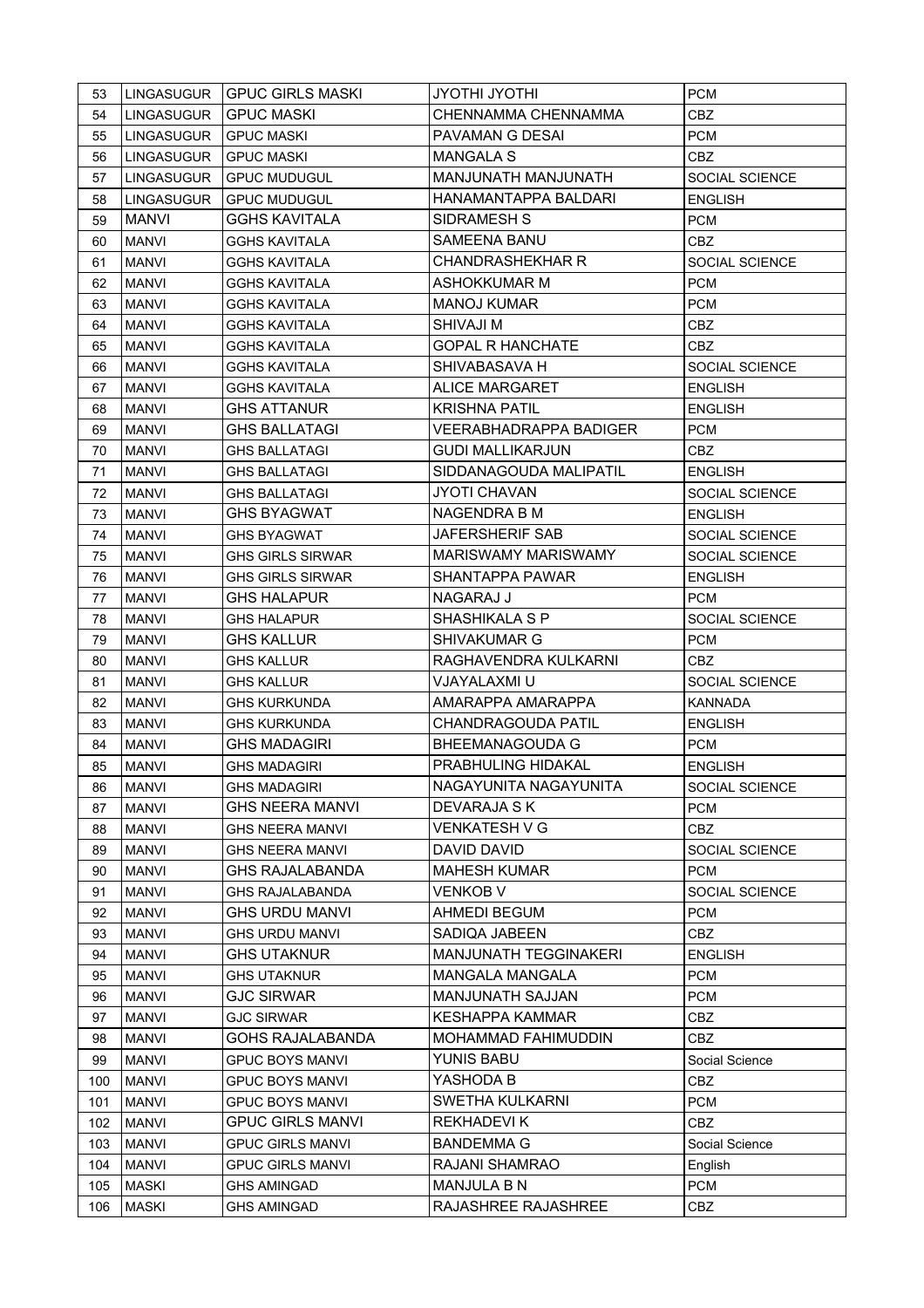| 107 | <b>MASKI</b>     | <b>GHS HALAPUR</b>                  | SHARANAGOUDA SHARANAGOUDA English |                |
|-----|------------------|-------------------------------------|-----------------------------------|----------------|
| 108 | <b>MASKI</b>     | <b>GHS MATTUR</b>                   | VINAYAK HALYAL                    | <b>PCM</b>     |
| 109 | <b>MASKI</b>     | <b>GHS MATTUR</b>                   | PRATIMA ANGADI                    | CBZ            |
| 110 | <b>MASKI</b>     | <b>GHS MATTUR</b>                   | HANUMANTAPPA HOSAMANI             | English        |
| 111 | <b>MASKI</b>     | GHS MATTUR                          | BASAVARAJ H NALATAWAD             | Social Science |
| 112 | <b>MASKI</b>     | <b>GHS PAMANAKALLUR</b>             | NAGESH A                          | <b>PCM</b>     |
| 113 | <b>MASKI</b>     | <b>GHS PAMANAKALLUR</b>             | NAGARAJA NAIK                     | English        |
| 114 | <b>MASKI</b>     | <b>GHS PAMANAKALLUR</b>             | <b>BASAVARAJ K</b>                | <b>CBZ</b>     |
| 115 | <b>MASKI</b>     | <b>GJC MASKI</b>                    | RAJKUMAR RAJKUMAR                 | Social Science |
| 116 | <b>MASKI</b>     | <b>GJC MASKI</b>                    | MAHADEVAPPA G                     | English        |
| 117 | <b>RAICHUR</b>   | <b>GAJAGARPETA RAICHUR</b>          | <b>VEERENDRA PATIL</b>            | CBZ            |
| 118 | <b>RAICHUR</b>   | <b>GAJAGARPETA RAICHUR</b>          | SIDRAMREDDY SIDRAMREDDY           | Social Science |
| 119 | <b>RAICHUR</b>   | <b>GAJAGARPETA RAICHUR</b>          | <b>BABY AMBIKA</b>                | <b>PCM</b>     |
| 120 | <b>RAICHUR</b>   | GGHS URDU FORT RAICHUR FAIYAZ AHMED |                                   | CBZ            |
| 121 | <b>RAICHUR</b>   | <b>GGHS URDU FORT RAICHUR</b>       | <b>RUBINA ARSHI</b>               | <b>PCM</b>     |
| 122 | <b>RAICHUR</b>   | <b>GGHS URDU FORT RAICHUR</b>       | <b>ABIDA SULTANA</b>              | Social Science |
| 123 | <b>RAICHUR</b>   | <b>GGHS URDU FORT RAICHUR</b>       | SHABANAM SHABANAM                 | English        |
| 124 | <b>RAICHUR</b>   | <b>GHS CHANDRABANDA</b>             | <b>ANITHA P</b>                   | CBZ            |
| 125 | <b>RAICHUR</b>   | <b>GHS CHANDRABANDA</b>             | <b>VIJAYKUMAR P</b>               | English        |
| 126 | <b>RAICHUR</b>   | <b>GHS CHANDRABANDA</b>             | <b>MALLAYYA N</b>                 | Social Science |
| 127 | <b>RAICHUR</b>   | <b>GHS CHANDRABANDA</b>             | SMITHA U                          | <b>PCM</b>     |
| 128 | <b>RAICHUR</b>   | <b>GHS KEB RAICHUR</b>              | NARASHIMHA RAJE                   | PCM            |
| 129 | <b>RAICHUR</b>   | <b>GHS KEB RAICHUR</b>              | SHASHIKALA H                      | CBZ            |
| 130 | <b>RAICHUR</b>   | <b>GHS KEB RAICHUR</b>              | MUKKANAGOUDA POLICEPATIL          | English        |
| 131 | <b>RAICHUR</b>   | <b>GHS KEB RAICHUR</b>              | MOHAMMAD KHURSHEED ALI            | Social Science |
| 132 | <b>RAICHUR</b>   | <b>GHS POLICE COLANY</b>            | USHA N                            | CBZ            |
| 133 | <b>RAICHUR</b>   | <b>GHS POLICE COLANY</b>            | <b>KOMALA D</b>                   | <b>PCM</b>     |
| 134 | <b>RAICHUR</b>   | <b>GHS POLICE COLANY</b>            | SHAKUNTALA REDDY                  | English        |
| 135 | <b>RAICHUR</b>   | <b>GHS POLICE COLANY</b>            | <b>KRISHNA KRISHNA</b>            | Social Science |
| 136 | <b>RAICHUR</b>   | <b>GPUC BOYS RAICHUR</b>            | <b>HARINAKSHI P</b>               | <b>CBZ</b>     |
| 137 | <b>RAICHUR</b>   | <b>GPUC BOYS RAICHUR</b>            | <b>JYOTI JYOTI</b>                | Social Science |
| 138 | <b>RAICHUR</b>   | <b>GPUC BOYS RAICHUR</b>            | <b>ANURADHAK</b>                  | English        |
| 139 | <b>RAICHUR</b>   | <b>GPUC BOYS RAICHUR</b>            | VIJAYALAXMI KHENED                | <b>PCM</b>     |
| 140 | <b>RAICHUR</b>   | YERAMARUS CAMP                      | ANIL KUMAR M                      | <b>CBZ</b>     |
| 141 | <b>RAICHUR</b>   | YERAMARUS CAMP                      | PARVATHI BIRADAR                  | <b>PCM</b>     |
| 142 | <b>RAICHUR</b>   | YERAMARUS CAMP                      | VIJAYA KUMAR M                    | Social Science |
| 143 | <b>RAICHUR</b>   | YERAMARUS CAMP                      | <b>RAMAPPA K</b>                  | English        |
| 144 | <b>SINDHANUR</b> | <b>GGHS SINDHANUR</b>               | <b>ANAND KUMAR</b>                | CBZ            |
| 145 | SINDHANUR        | <b>GGHS SINDHANUR</b>               | HANUMANTHRAO S                    | Social Science |
| 146 | <b>SINDHANUR</b> | <b>GHS ALABANOOR</b>                | CHANNABASAVA CHANNABASAVA         | CBZ            |
| 147 | SINDHANUR        | <b>GHS ALABANOOR</b>                | ANAND ASHRIT                      | <b>PCM</b>     |
| 148 | SINDHANUR        | <b>GHS GIRLS SINDHANUR</b>          | SHEKHARAGOUDA MALIPATIL           | English        |
| 149 | <b>SINDHANUR</b> | <b>GHS HALAPUR</b>                  | <b>ARAVIND N</b>                  | <b>PCM</b>     |
| 150 | <b>SINDHANUR</b> | <b>GHS HANCHINALA CAM</b>           | SHASHIKUMAR B A                   | <b>PCM</b>     |
| 151 | <b>SINDHANUR</b> | <b>GHS HANCHINALA CAM</b>           | RAGHAVENDRA H                     | CBZ            |
| 152 | SINDHANUR        | <b>GHS HARAPURA</b>                 | HEMAVATI DHARMANNAVAR             | CBZ            |
| 153 | <b>SINDHANUR</b> | <b>GHS HARAPURA</b>                 | RAVINDRAGOUDA N D                 | English        |
| 154 | <b>SINDHANUR</b> | <b>GHS HARAPURA</b>                 | ANTALAMARAD K S                   | Social Science |
| 155 | <b>SINDHANUR</b> | <b>GHS JAWALAGERA</b>               | <b>BASAVARAJ</b>                  | <b>PCM</b>     |
| 156 | SINDHANUR        | <b>GHS JAWALAGERA</b>               | <b>MAHESH K</b>                   | Social Science |
| 157 | <b>SINDHANUR</b> | <b>GHS JAWALAGERA</b>               | ANNAMMA ANNAMMA                   | English        |
| 158 | <b>SINDHANUR</b> | <b>GHS SINDHANUR</b>                | REKHA TADDEWADI                   | CBZ            |
| 159 | <b>SINDHANUR</b> | <b>GHS SINDHANUR</b>                | SUBBALAKSHMI P                    | <b>PCM</b>     |
| 160 | <b>SINDHANUR</b> | <b>GHS SINDHANUR</b>                | PRAKASH R H                       | English        |